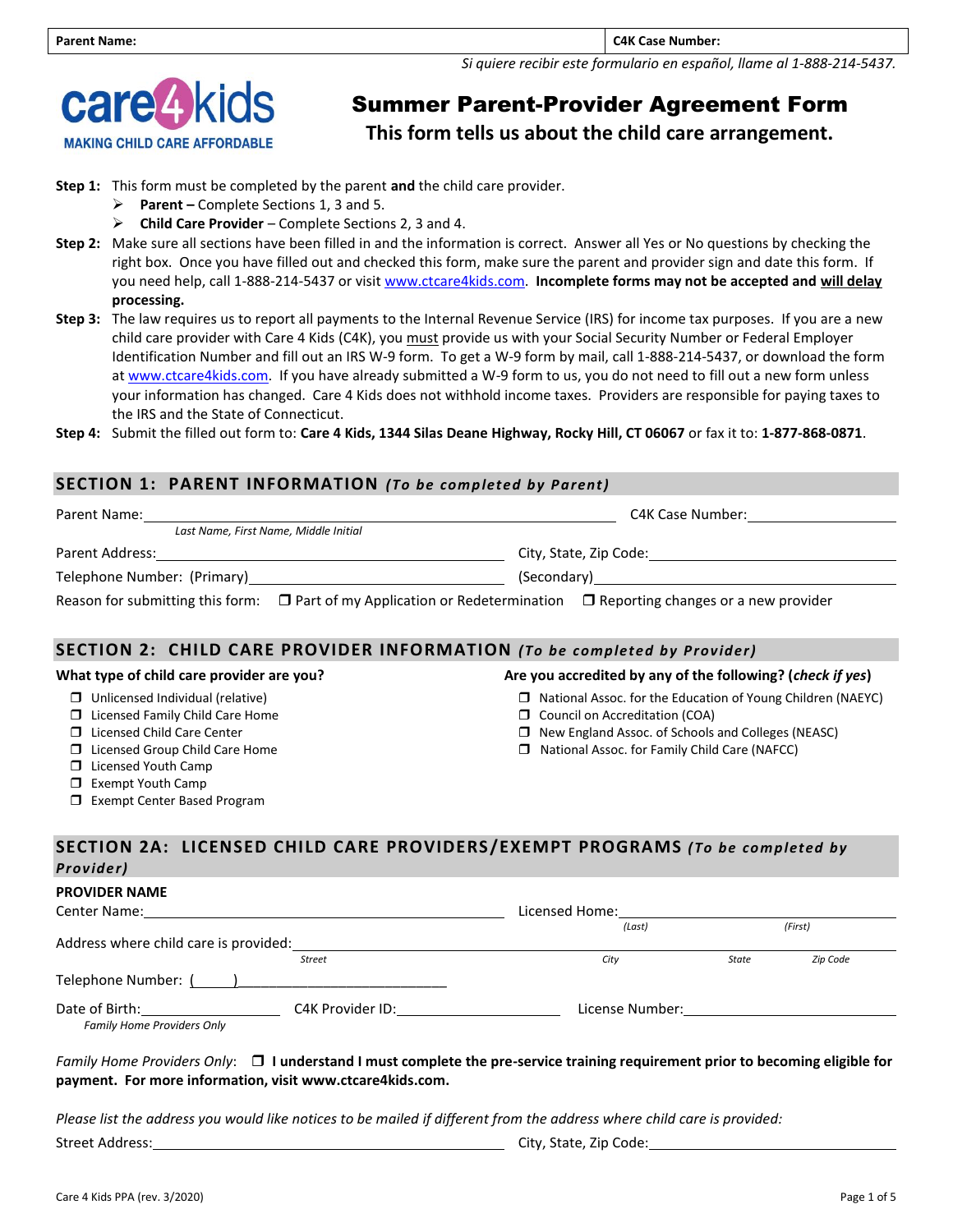| <b>Parent Name:</b><br>_______ | гдк<br>Lase<br>: Number: |
|--------------------------------|--------------------------|
|                                |                          |

## **SECTION 2B: UNLICENSED RELATIVE CHILD CARE PROVIDERS** *(To be completed by Provider)*

**You must be related to the child by blood, marriage, or adoption.** This means the child is your grandchild, great grandchild, niece, nephew, or sibling. If you are not related, you must have a license from the Office of Early Childhood Division of Licensing to provide child care.

| Provider Name:                        |                                                                                                                |
|---------------------------------------|----------------------------------------------------------------------------------------------------------------|
| Last Name, First Name, Middle Initial |                                                                                                                |
| Home Address:                         | City, State, Zip Code:                                                                                         |
| Telephone Number:                     | C4K Provider ID: The control of the control of the control of the control of the control of the control of the |
| Date of Birth:                        | Gender: $\Box$ Male $\Box$ Female                                                                              |

## **I understand I must complete the pre-service training requirement prior to becoming eligible for payment. For more information, visit www.ctcare4kids.com.**

Are you self-employed or do you have another job?  $\Box$  YES  $\Box$  NO If yes, list your work schedule at your other job in the table below. Name, Address, and Telephone Number of your other job:

|              | Providers: Use this table to list the hours and days you normally work your other job (circle AM or PM). |               |                |                  |                 |               |                 |  |
|--------------|----------------------------------------------------------------------------------------------------------|---------------|----------------|------------------|-----------------|---------------|-----------------|--|
| TIME         | <b>SUNDAY</b>                                                                                            | <b>MONDAY</b> | <b>TUESDAY</b> | <b>WEDNESDAY</b> | <b>THURSDAY</b> | <b>FRIDAY</b> | <b>SATURDAY</b> |  |
| <b>Start</b> | AM                                                                                                       | AM            | AM             | AM               | AM              | AM            | AM              |  |
|              | PM                                                                                                       | PM            | PM             | <b>PM</b>        | PM              | PM            | <b>PM</b>       |  |
| End          | AM                                                                                                       | AM            | AM             | AM               | AM              | AM            | AM              |  |
|              | PM                                                                                                       | PM            | <b>PM</b>      | <b>PM</b>        | PM              | <b>PM</b>     | PM              |  |

Where do you provide child care for the children listed on this agreement form?  $\Box$  Child's home  $\Box$  Provider's home  $\Box$ Other  $\Box$ Is there a working telephone at this care location?  $\Box$  YES  $\Box$  NO Telephone number: () Is there a working smoke detector?  $\Box$  YES  $\Box$  NO Do you have immediate access to a fire extinguisher?  $\Box$  YES  $\Box$  NO What is the total number of children in your care at the same time on any day, including your own children? How many of these children are under the age of 2, including your own children?

Are you under investigation by the Department of Children and Families (DCF) for child abuse or child neglect or do you have a record of child abuse or child neglect in Connecticut or any other state?  $\Box$  YES  $\Box$  NO Were you ever arrested or do you have an arrest warrant or criminal charge pending against you?  $\Box$  YES  $\Box$  NO What crime(s) were you charged with? When and where?

Have you ever been convicted of any of the crimes listed below?  $\Box$  YES  $\Box$  NO

- Abandonment, injury or risk of injury to a minor.
- Cruelty to persons or animals, stalking, obscenity, public indecency, reckless endangerment, arson, robbery, burglary, home invasion.
- Use of force against another person, including murder, assault, manslaughter, kidnapping, unlawful restraint.
- Crimes involving a weapon, explosives, or a firearm.
- Sex crimes including sexual assault, rape, prostitution, child pornography, and other related sex crimes.
- Sale, manufacture, or possession of narcotics or other illegal drugs or controlled substances.

#### **For a complete crime list please visit www.ctcare4kids.com**

**NOTE: All Unlicensed Relative Providers are subject to child abuse/neglect, sex offender, and criminal background checks. If the results of the background check confirms you are ineligible, you will be required to repay Care 4 Kids benefits issued to you.**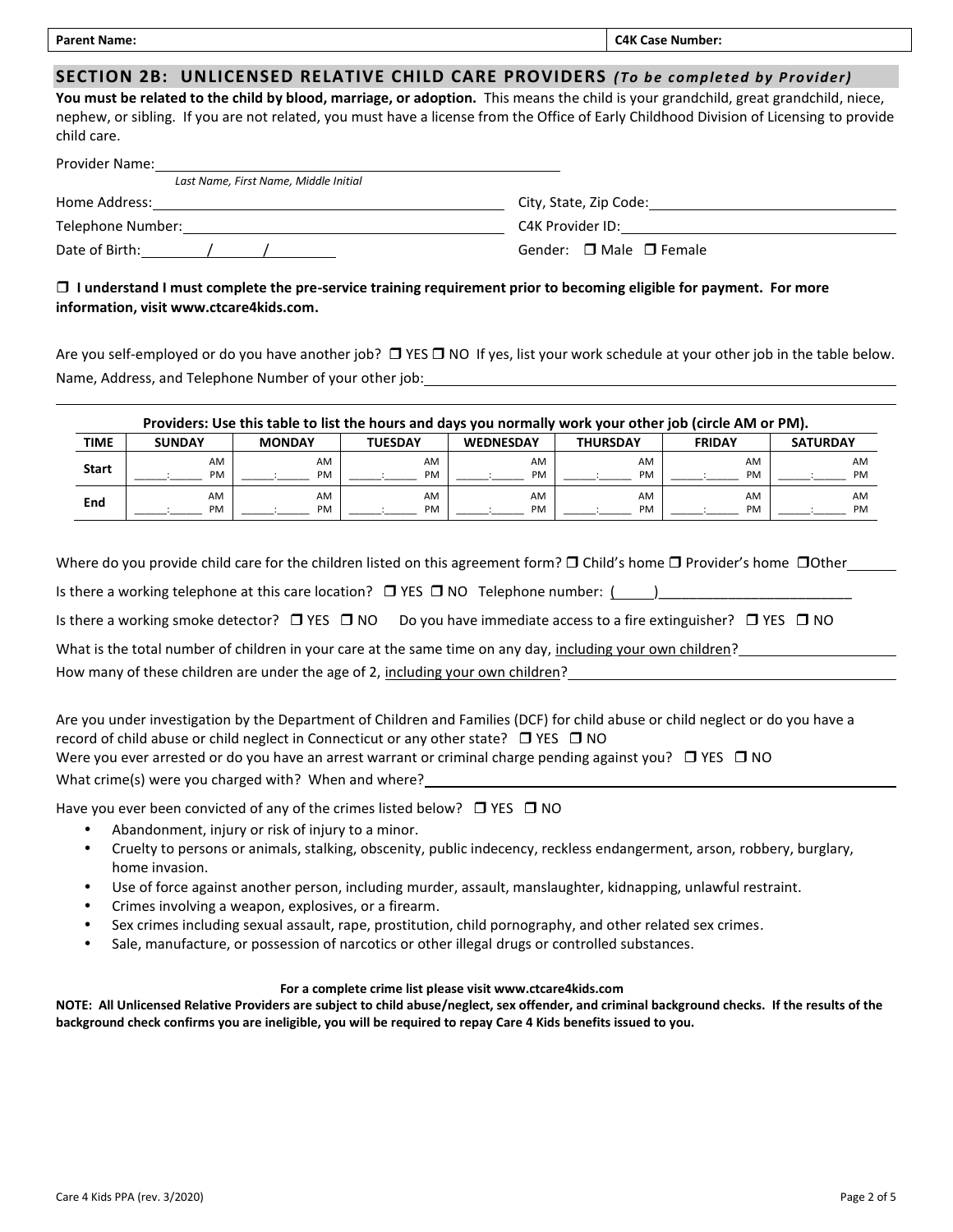| <b>Parent Name:</b> |  |  |  | <b>C4K Case Number:</b> |
|---------------------|--|--|--|-------------------------|
|                     |  |  |  |                         |

### **SECTION 3: CHILDREN IN CARE** *(To be completed together by Parent and Provider)*

*Complete for each child needing Care 4 Kids assistance. If there are more than 3 children in your care, make a copy of this page or download and print another copy of this page from the Care 4 Kids website a[t www.ctcare4kids.com.](http://www.ctcare4kids.com/)*

#### **CHILD #1**

| <b>LAST NAME</b>                                                                                                                         |                                                                                                                                              | <b>FIRST NAME</b> |                |                                                     |                                                  | M.I. | <b>DATE OF BIRTH</b> |  |
|------------------------------------------------------------------------------------------------------------------------------------------|----------------------------------------------------------------------------------------------------------------------------------------------|-------------------|----------------|-----------------------------------------------------|--------------------------------------------------|------|----------------------|--|
| Summer Care:                                                                                                                             | Date care started:                                                                                                                           | Date care ended:  |                |                                                     | How much is the parent charged per week? $\oint$ |      |                      |  |
| Will Child 1 stay with this provider in the fall and will the before/after school hours of care remain the same?<br>$\Box$ Yes $\Box$ No |                                                                                                                                              |                   |                |                                                     |                                                  |      |                      |  |
|                                                                                                                                          | Are you charging a mandatory registration fee for this child at this time? $\Box$ YES $\Box$ NO If yes, how much is the registration fee? \$ |                   |                |                                                     |                                                  |      |                      |  |
|                                                                                                                                          | Are you related to this child? $\Box$ YES $\Box$ NO                                                                                          |                   |                | If related, specify your relationship to the child: |                                                  |      |                      |  |
|                                                                                                                                          | $\Box$ Grandparent/Great Grandparent                                                                                                         | $\Box$ Aunt/Uncle | $\Box$ Sibling | □ Other: __________                                 |                                                  |      |                      |  |

#### **CHILD'S CARE SCHEDULE: Fill in the time the child is in your care (circle AM or PM)**

| Day of the Week | <b>Schedule 1 Begin Time</b> | <b>Schedule 1 End Time</b> | <b>Schedule 2 Begin Time</b> | <b>Schedule 2 End Time</b> |
|-----------------|------------------------------|----------------------------|------------------------------|----------------------------|
| Sunday          | AM PM                        | AM PM                      | AM PM                        | AM PM                      |
| Monday          | AM PM                        | AM PM                      | AM PM                        | AM PM                      |
| Tuesday         | AM PM                        | AM PM                      | AM PM                        | AM PM                      |
| Wednesday       | AM PM                        | AM PM                      | AM PM                        | AM PM                      |
| Thursday        | AM PM                        | AM PM                      | AM PM                        | AM PM                      |
| Friday          | AM PM                        | AM PM                      | AM PM                        | AM PM                      |
| Saturday        | AM PM                        | AM PM                      | AM PM                        | AM PM                      |

Is this child care schedule the same each week?  $\Box$  YES  $\Box$  NO If no, explain how the care schedule varies:

#### **CHILD #2**

| <b>LAST NAME</b> |                    | <b>FIRST NAME</b>                                                                                                                            | M.I.                                        | <b>DATE OF BIRTH</b> |  |
|------------------|--------------------|----------------------------------------------------------------------------------------------------------------------------------------------|---------------------------------------------|----------------------|--|
| Summer Care:     | Date care started: | Date care ended:                                                                                                                             | How much is the parent charged per week? \$ |                      |  |
|                  |                    | Will Child 2 stay with this provider in the fall and will the before/after school hours of care remain the same?                             |                                             | $\Box$ Yes $\Box$ No |  |
|                  |                    | Are you charging a mandatory registration fee for this child at this time? $\Box$ YES $\Box$ NO If yes, how much is the registration fee? \$ |                                             |                      |  |

\_\_\_\_\_\_\_\_\_\_\_\_\_\_\_\_\_\_\_\_\_\_\_\_\_\_\_\_\_\_\_\_\_\_\_\_\_\_\_\_\_\_\_\_\_\_\_\_\_\_\_\_\_\_\_\_\_\_\_\_\_\_\_\_\_\_\_\_\_\_\_\_\_\_\_\_\_\_\_\_\_\_\_\_\_\_\_\_\_\_\_\_\_\_\_\_\_\_\_\_\_\_\_\_\_\_\_\_\_\_\_\_\_\_\_\_\_\_\_\_

Are you related to this child?  $\Box$  YES  $\Box$  NO If related, specify your relationship to the child:

❑ Grandparent/Great Grandparent ❑ Aunt/Uncle ❑ Sibling ❑ Other: \_\_\_\_\_\_\_\_\_\_\_\_\_\_\_\_\_\_\_

#### **CHILD'S CARE SCHEDULE: Fill in the time the child is in your care (circle AM or PM)**

| Day of the Week | <b>Schedule 1 Begin Time</b> | <b>Schedule 1 End Time</b> | <b>Schedule 2 Begin Time</b> | <b>Schedule 2 End Time</b> |
|-----------------|------------------------------|----------------------------|------------------------------|----------------------------|
| Sunday          | AM PM                        | AM PM                      | AM PM                        | AM PM                      |
| Monday          | AM PM                        | AM PM                      | AM PM                        | AM PM                      |
| Tuesday         | AM PM                        | AM PM                      | AM PM                        | AM PM                      |
| Wednesday       | AM PM                        | AM PM                      | AM PM                        | AM PM                      |
| Thursday        | AM PM                        | AM PM                      | AM PM                        | AM PM                      |
| Friday          | AM PM                        | AM PM                      | AM PM                        | AM PM                      |
| Saturday        | AM PM                        | AM PM                      | AM PM                        | AM PM                      |

 $\_$  , and the set of the set of the set of the set of the set of the set of the set of the set of the set of the set of the set of the set of the set of the set of the set of the set of the set of the set of the set of th

Is this child care schedule the same each week?  $\Box$  YES  $\Box$  NO If no, explain how the care schedule varies: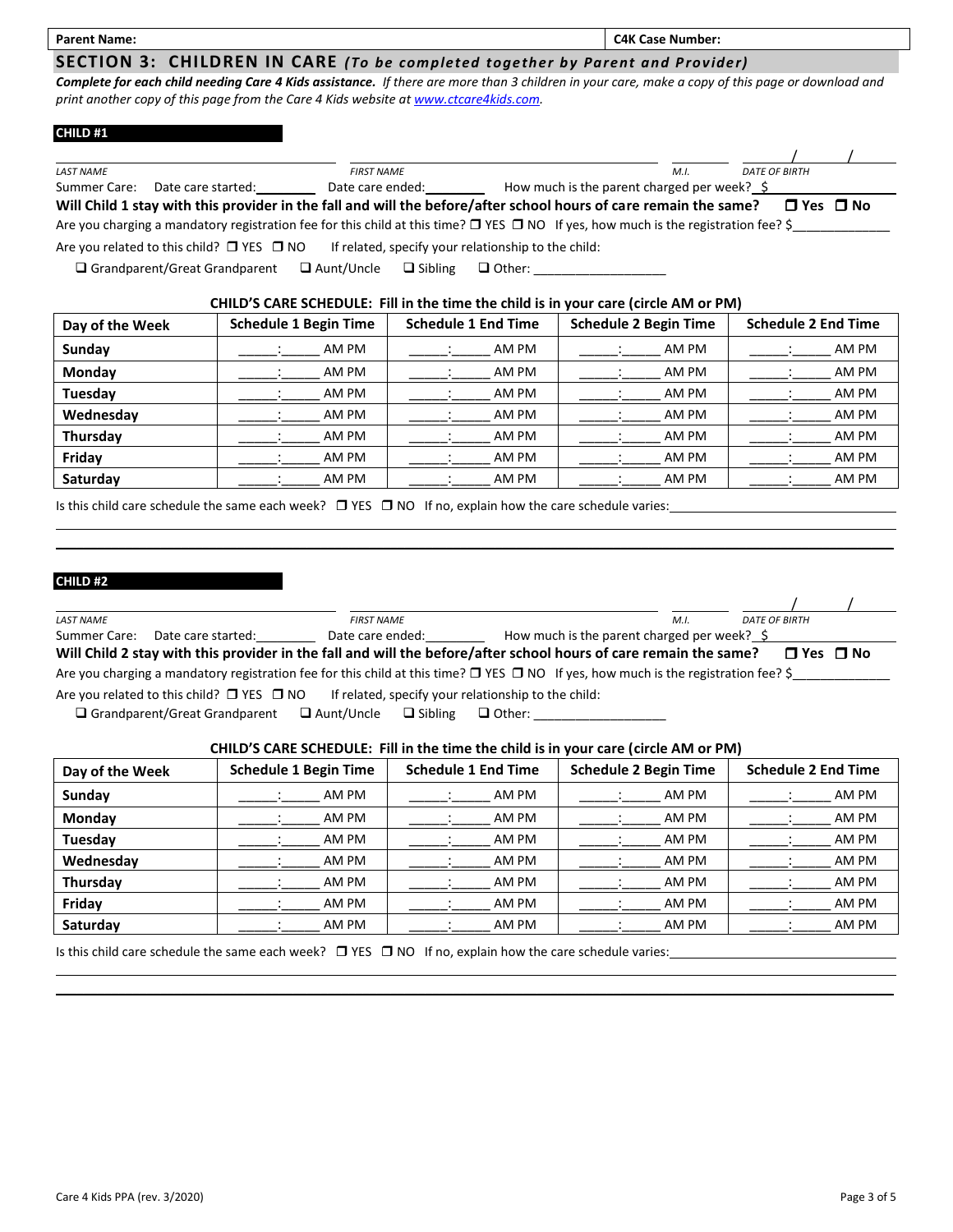Parent Name: **CAK Case Number: CAK Case Number: CAK Case Number: CAK Case Number: CAK Case Number:** 

**SECTION 3, CONTINUED: CHILDREN IN CARE** *(To be completed together by Parent and Provider)* **CHILD #3**

| <b>LAST NAME</b>                                                                                                                             | <b>FIRST NAME</b>            |                        | M.L.                                                                                                                                  | <b>DATE OF BIRTH</b>       |  |  |  |
|----------------------------------------------------------------------------------------------------------------------------------------------|------------------------------|------------------------|---------------------------------------------------------------------------------------------------------------------------------------|----------------------------|--|--|--|
|                                                                                                                                              |                              |                        | Summer Care: Date care started: Date care ended: How much is the parent charged per week? \$                                          |                            |  |  |  |
|                                                                                                                                              |                              |                        | Will Child 3 stay with this provider in the fall and will the before/after school hours of care remain the same? $\Box$ Yes $\Box$ No |                            |  |  |  |
| Are you charging a mandatory registration fee for this child at this time? $\Box$ YES $\Box$ NO If yes, how much is the registration fee? \$ |                              |                        |                                                                                                                                       |                            |  |  |  |
| Are you related to this child? $\Box$ YES $\Box$ NO If related, specify your relationship to the child:                                      |                              |                        |                                                                                                                                       |                            |  |  |  |
| $\Box$ Grandparent/Great Grandparent $\Box$ Aunt/Uncle $\Box$ Sibling $\Box$ Other:                                                          |                              |                        |                                                                                                                                       |                            |  |  |  |
|                                                                                                                                              |                              |                        | CHILD'S CARE SCHEDULE: Fill in the time the child is in your care (circle AM or PM)                                                   |                            |  |  |  |
| Day of the Week                                                                                                                              | <b>Schedule 1 Begin Time</b> | Schedule 1 End Time    | <b>Schedule 2 Begin Time</b>                                                                                                          | <b>Schedule 2 End Time</b> |  |  |  |
| Sunday                                                                                                                                       | AM PM                        | AM PM<br>and the state | AM PM                                                                                                                                 | AM PM                      |  |  |  |
| Monday                                                                                                                                       | AM PM                        | AM PM                  | AM PM                                                                                                                                 | AM PM                      |  |  |  |
| Tuesday                                                                                                                                      | AM PM                        | AM PM                  | AM PM                                                                                                                                 | AM PM                      |  |  |  |
| Wednesday                                                                                                                                    | AM PM                        | AM PM                  | AM PM                                                                                                                                 | AM PM                      |  |  |  |
| Thursday                                                                                                                                     | AM PM                        | AM PM                  | AM PM                                                                                                                                 | AM PM                      |  |  |  |
| Friday                                                                                                                                       | AM PM                        | AM PM                  | AM PM                                                                                                                                 | AM PM                      |  |  |  |
| Saturday                                                                                                                                     | AM PM                        | AM PM                  | AM PM                                                                                                                                 | AM PM                      |  |  |  |

Is this child care schedule the same each week?  $\Box$  YES  $\Box$  NO If no, explain how the care schedule varies:

## **SECTION 4: PROVIDER CERTIFICATION** *(To be completed by Provider)*

#### **I certify that:**

- 1) I am the individual or program that is providing care to the children listed on this form. I am at least 20 years of age and capable of providing safe and competent child care services. I do not have a disability, impairment or health problem that would prevent me from caring for the children.
- 2) Care will be given at the location specified on the form. I am responsible for reporting changes in the hours of care, the amount I charge for services, if the child stops attending care, and changes in the location where care is given. I must also inform Care 4 Kids of any changes in my criminal or child abuse/neglect history. Changes must be reported within 10 days.
- 3) For each child in my care, I have the name of the child's primary care physician and health insurance provider and proof that each child is up to date with his or her immunizations and health screening exams.
- 4) I understand and agree that the Office of Early Childhood and Care 4 Kids may verify information listed on this form independently without prior authorization, including criminal and child abuse/neglect background checks.
- 5) I understand that this agreement is between the parent and the provider. It is not a contract with Care 4 Kids or the State of Connecticut. Neither Care 4 Kids nor the State of Connecticut employ me. I am an independent contractor and will receive a 1099 tax form for monies received from Care 4 Kids.
- 6) Care 4 Kids may not cover my total charges. The parent is responsible for any costs that are not paid by Care 4 Kids.
- 7) I may be required to repay benefits that were paid to me in error. I may also be subject to criminal or civil charges if I knowingly omit, misrepresent or provide false information to Care 4 Kids or if I do not report changes in a timely manner that affect payments or my eligibility for this program. I may be liable for all penalties associated with crimes, including, but not limited to, larceny by defrauding a public community, conspiracy to commit larceny by defrauding a public community, vendor fraud, forgery, false statement and other relevant crimes pursuant to Title 53a of the Connecticut General Statutes.
- 8) I must submit a completed invoice to receive payment. Invoices are issued to me when payment is approved and monthly thereafter. I will have **120 days** to submit the completed invoice in order to be paid.
- 9) To be eligible for payments, (1) I will abide by State of Connecticut health and safety regulations as applied to me (either as a licensed or unlicensed provider), and (2) I will cooperate with the State of Connecticut and its designees in program audits and fraud prevention activities, including any site visits that may be conducted to my home, child care site or place of employment.
- 10) I understand I must complete the orientation and annual training requirements in order to be eligible for payment. For more information on specific provider requirements, visit [www.ctcare4kids.com.](http://www.ctcare4kids.com/)
- 11) I have read and understand the information contained in this form and certify that all of the information I have provided is true and correct to the best of my knowledge.
- 12) I understand that if I am licensed, I must report any child fatalities and any injuries that result in a child being admitted to a hospital that occur while a child is in my care to The Office of Early Childhood, Licensing Division at 1-800-282-6063.

#### **Provider Name (***please print***):**

|                       | LAST NAME | <b>FIRST NAME</b> | M.I. |             |  |
|-----------------------|-----------|-------------------|------|-------------|--|
| <b>Provi</b><br><br>. |           |                   |      |             |  |
|                       |           |                   |      | <b>DATF</b> |  |